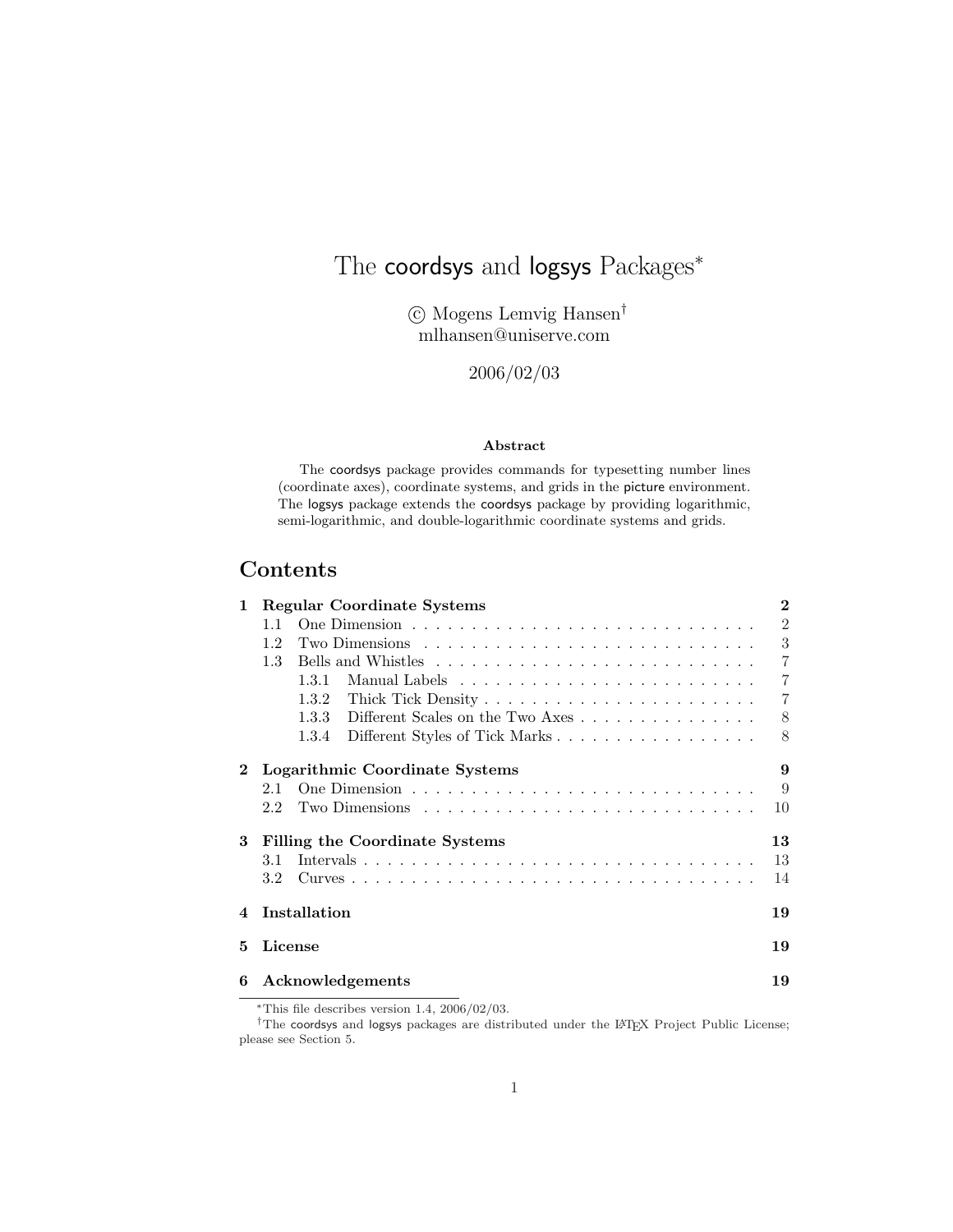### 1 Regular Coordinate Systems

Load the coordsys package with the \usepackage command.

 $\text{v}$ usepackage $[\langle options \rangle]$ {coordsys}

The coordsys package has three  $\langle options \rangle$ , centred (the default), outside, and inside, that control the appearance of tick marks; see Section 1.3.4 on page 8.

### 1.1 One Dimension

\numbline The \numbline command typesets a number line. For example,

```
\begin{picture}(200,20)(-75,-15)
    \numbline{-75}{125}
  \end{picture}
✲
  −50 0 50 100
```
You should always use the **\numbline** command inside a picture environment. Do not forget to leave room for the labels on the number line. In the following examples I omit the \begin{picture} and \end{picture} commands to reduce clutter.

The tick marks are by default separated by 10 units; give  $\mathbf{h}$  units an optional first argument to change that. For example

\numbline[7]{-75}{125}

╶╂<del>╎╎╎╎╏╎╎╎╎╏╎╎╎╎╏╎╎╎╏╎╎╎╏╎╏╎╎╎╏╎</del>╊┼┾ −70 −35 0 35 70 105

\numbline\* The starred version of \numbline omits the labels.

\numbline\*[7]{-75}{125}

### ✲

Thus,

\numbline [ $\langle$ *spacing*}]{ $\langle$ *from*}}{ $\langle$ *to*}}  $\lambda$ inumbline\*[ $\$ gacing)]{ $\$ from)}{ $\$ to)}

typeset (horizontal) number lines from  $\langle from \rangle$  to  $\langle to \rangle$  with  $\langle spacing \rangle$  units between the tick marks (the default is 10); use the starred command to suppresses the labels. All the arguments must be integers.

\vnumbline The \vnumbline and \vnumbline\* commands similarly typeset vertical num- \vnumbline\* ber lines.

> \vnumbline[ $\langle spacing \rangle$ ]{ $\langle from \rangle$ }{ $\langle to \rangle$ } \vnumbline\*[ $\langle spacing\rangle$ ]{ $\langle from\rangle$ }{ $\langle to\rangle$ }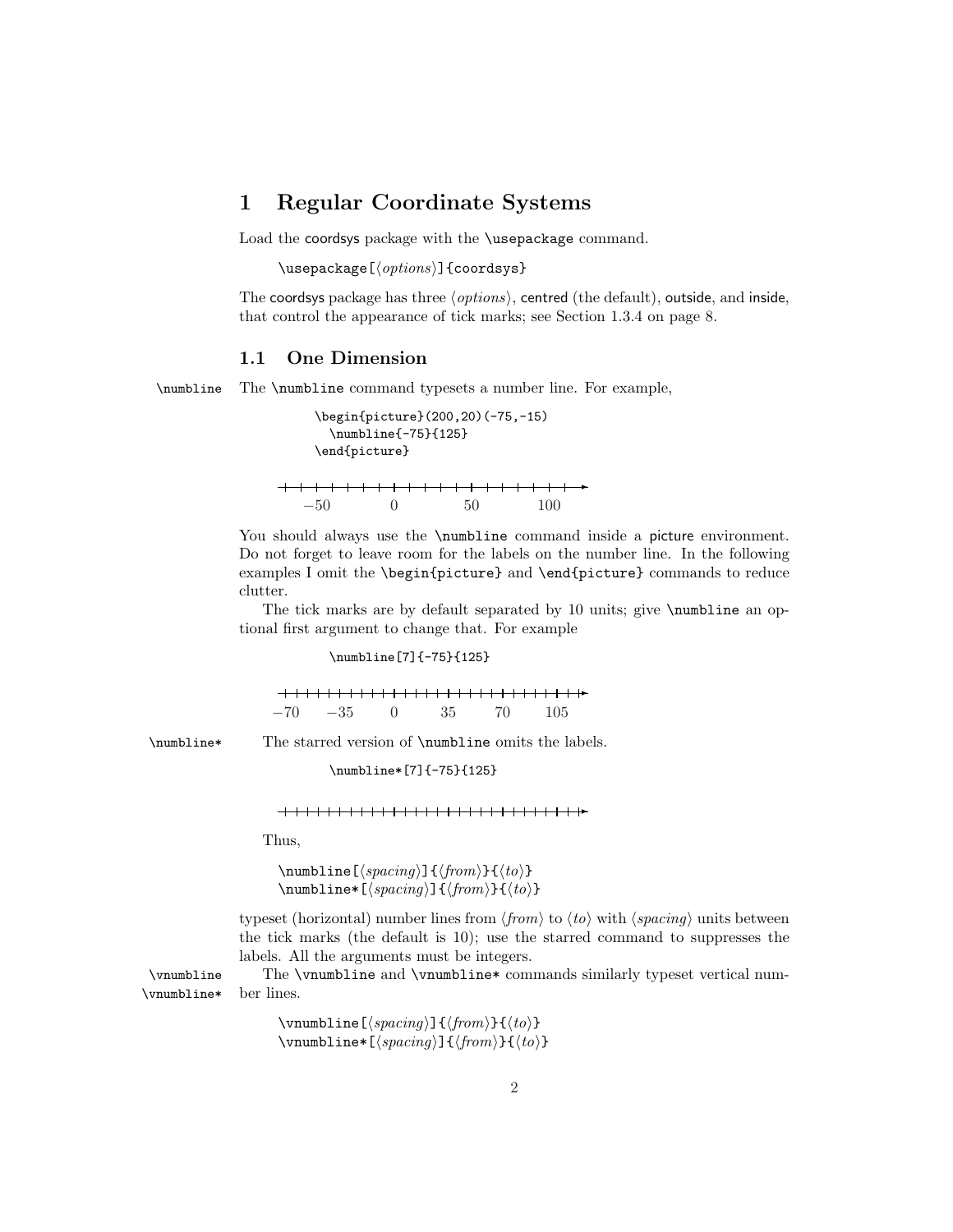The syntax is similar to that of the \numbline command on the preceding page.



1.2 Two Dimensions

\coordsys Use the \coordsys command to typeset coordinate systems.





 $\text{Coordsys}[\langle h\text{-}spacing \rangle] [\langle v\text{-}spacing \rangle] (\langle ll \rangle) (\langle ur \rangle)$  $\text{Coordsys*}[\langle h\text{-}spacing \rangle] [\langle v\text{-}spacing \rangle] (\langle ll \rangle) (\langle ur \rangle)$ 

typeset coordinate systems where  $(\langle ll \rangle)$  is the lower-left corner and  $(\langle ur \rangle)$  is the upper-right corner. The optional argument  $\langle h\text{-}spacing \rangle$  gives the spacing between the tick marks on the horizontal axis; the default is 10 units. The optional argument  $\langle v\text{-}spacing \rangle$  gives the spacing between the tick marks on the vertical axis; the default is to use the same spacing as on the horizontal axis. The starred version omits the labels. All the arguments must be integers.

Regular coordinate systems with intersecting axes are not always appropriate, for example when the point  $(0, 0)$  is not in the range of the coordinate system. The coordsys package therefore provides some alternative styles. All the coordinatesystem-drawing commands have similar syntax.

\fcoordsys The \fcoordsys command typesets framed coordinate systems; that is, the \fcoordsys\* axes are at the left and bottom edges of the system.

```
\setminusfcoordsys[\langle h\text{-}spacing \rangle][\langle v\text{-}spacing \rangle](\langle ll \rangle)(\langle ur \rangle)\text{Coordsys*}[\langle h\text{-}spacing \rangle] [\langle v\text{-}spacing \rangle] (\langle ll \rangle) (\langle ur \rangle)
```
The syntax is similar to that of the \coordsys command above.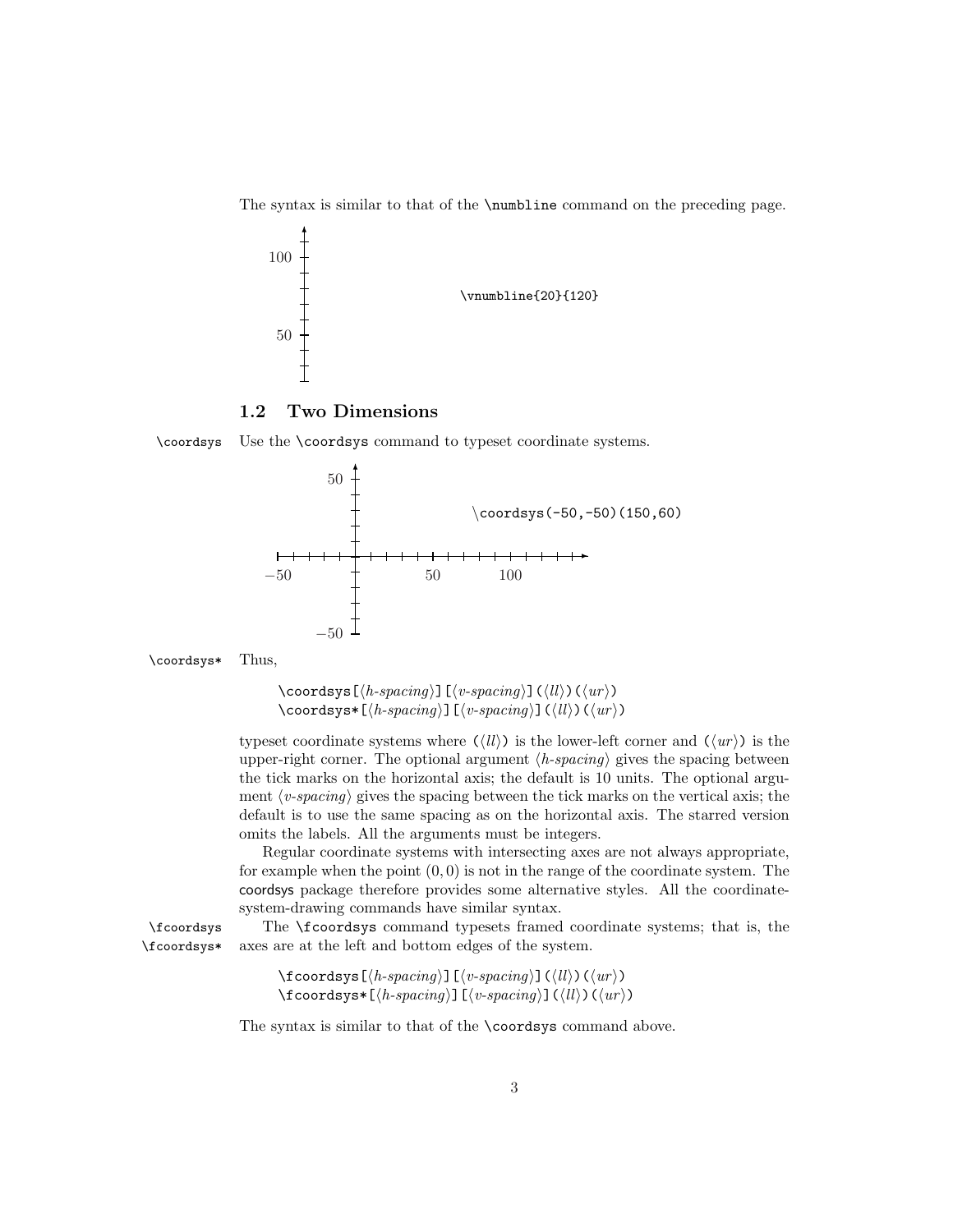

\bcoordsys\*

\bcoordsys The \bcoordsys command typesets boxed coordinate systems.

 $\boldsymbol{\delta}(\boldsymbol{h}\text{-}spacing)\right]\left(\langle v\text{-}spacing\right)\right]\left(\langle ll\rangle\right)\left(\langle ur\rangle\right)$ \bcoordsys\*[ $\hbar$ -spacing)][ $\langle v\text{-}spacing \rangle$ ]( $\langle ll \rangle$ )( $\langle ur \rangle$ )

The syntax is similar to that of the \coordsys command on the preceding page.





\window The \window command typesets a plotting window as on a graphing calculator.

 $\wedge\$ indow $[\langle h\text{-}spacing \rangle]$  $[\langle v\text{-}spacing \rangle]$  $(\langle ll \rangle)$  $(\langle ur \rangle)$ \window\*[ $\langle h\text{-}spacing \rangle$ ][ $\langle v\text{-}spacing \rangle$ ]( $\langle ll \rangle$ )( $\langle ur \rangle$ )

The syntax is similar to that of the \coordsys command on the page before.

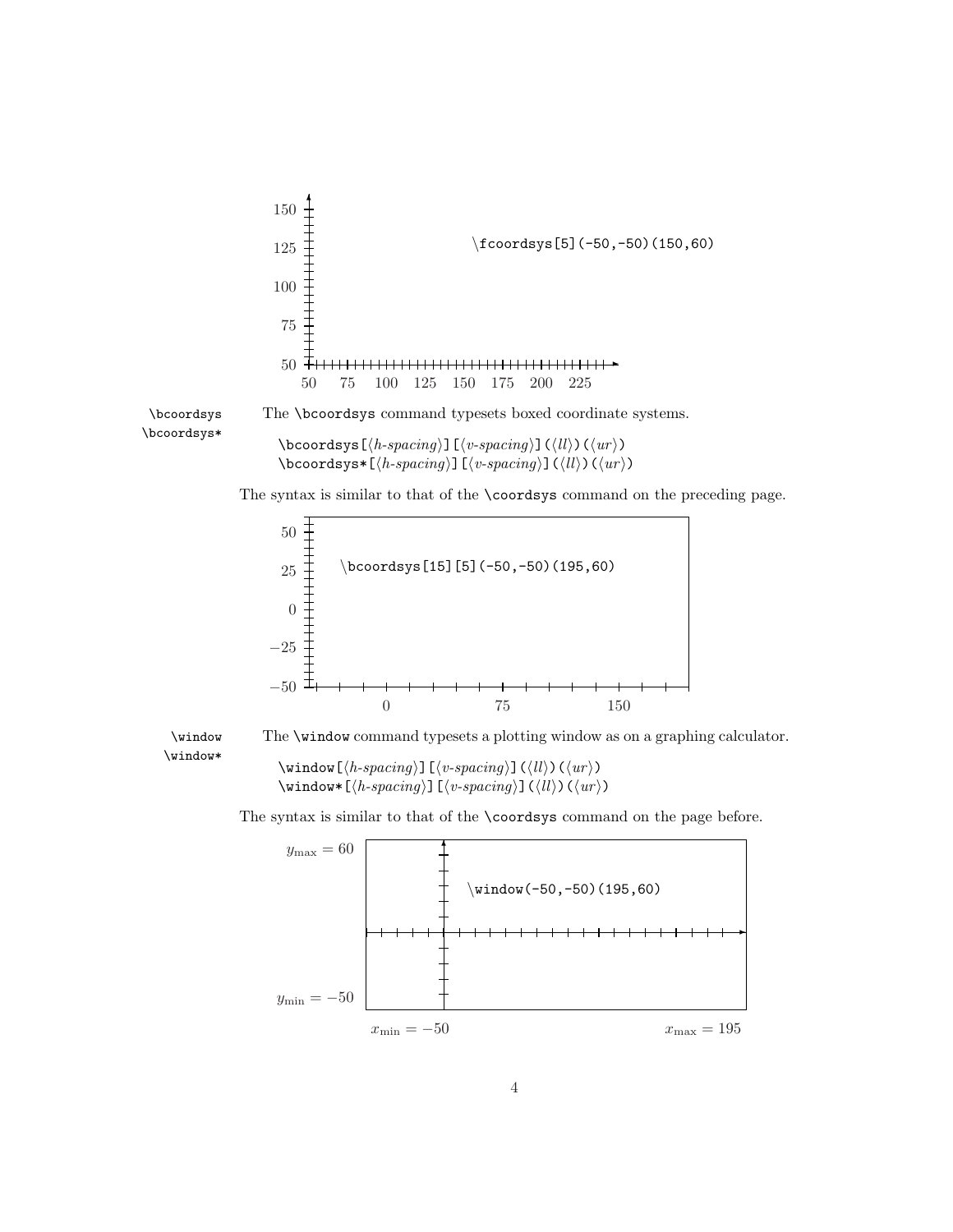The labels will look nicer if you use the amstext package (which is part of the amsmath package).

\coordgrid The \coordgrid command typesets a coordinate grid.

|  |  | $\cos\left(0,0\right)$ (300,125) |  |  |  |  |  |  |  |  |  |  |  |  |
|--|--|----------------------------------|--|--|--|--|--|--|--|--|--|--|--|--|
|  |  |                                  |  |  |  |  |  |  |  |  |  |  |  |  |
|  |  |                                  |  |  |  |  |  |  |  |  |  |  |  |  |
|  |  |                                  |  |  |  |  |  |  |  |  |  |  |  |  |
|  |  |                                  |  |  |  |  |  |  |  |  |  |  |  |  |

The \coordgrid command does not print any labels but you can superimpose a coordinate system.

> \coordgrid[15][5](-50,-50)(195,60) \coordsys[15][5](-50,-50)(195,60)

| e de escritos en l                                                                                             |  |  |                                                                                                               |  |  |  |  |
|----------------------------------------------------------------------------------------------------------------|--|--|---------------------------------------------------------------------------------------------------------------|--|--|--|--|
| engen en engen en s                                                                                            |  |  |                                                                                                               |  |  |  |  |
| an de concerte como de como de como de como de como de como de como de como de como de como de como de como se |  |  |                                                                                                               |  |  |  |  |
|                                                                                                                |  |  |                                                                                                               |  |  |  |  |
|                                                                                                                |  |  |                                                                                                               |  |  |  |  |
|                                                                                                                |  |  |                                                                                                               |  |  |  |  |
|                                                                                                                |  |  |                                                                                                               |  |  |  |  |
| e de executivo d                                                                                               |  |  | and the companies of the companies of the companies of the companies of the companies of the companies of the |  |  |  |  |
| <u> 1999 - Andrea Andrews, amerikan provinci (h. 1988)</u>                                                     |  |  |                                                                                                               |  |  |  |  |

If you load the color package before the coordsys package, the labels will be printed on a white background.

Typesetting pretty grids with dotted lines is not easy. If a grid does come out ugly, try to increase \unitlength to allow for more dots between the lines. You may also reduce the size of the dots; see the \gridstyle command on the following \coordgrid\* page. Alternatively you can use the \coordgrid\* command which typesets a coordinate grid with solid lines. You could then use the color package to colour the grid, say, gray; again, see the \gridstyle command on the next page.

Thus,

 $\text{Coordgrid}(\text{h-spacing})[\langle v\text{-}spacing \rangle](\langle ll \rangle)(\langle ur \rangle)$  $\text{Coordgrid*}[\langle h\text{-}spacing \rangle] [\langle v\text{-}spacing \rangle] (\langle ll \rangle) (\langle ur \rangle)$ 

typeset coordinate grids with a syntax similar to that of the \coordsys command on page 3. The starred version uses solid lines; the un-starred version uses dotted lines.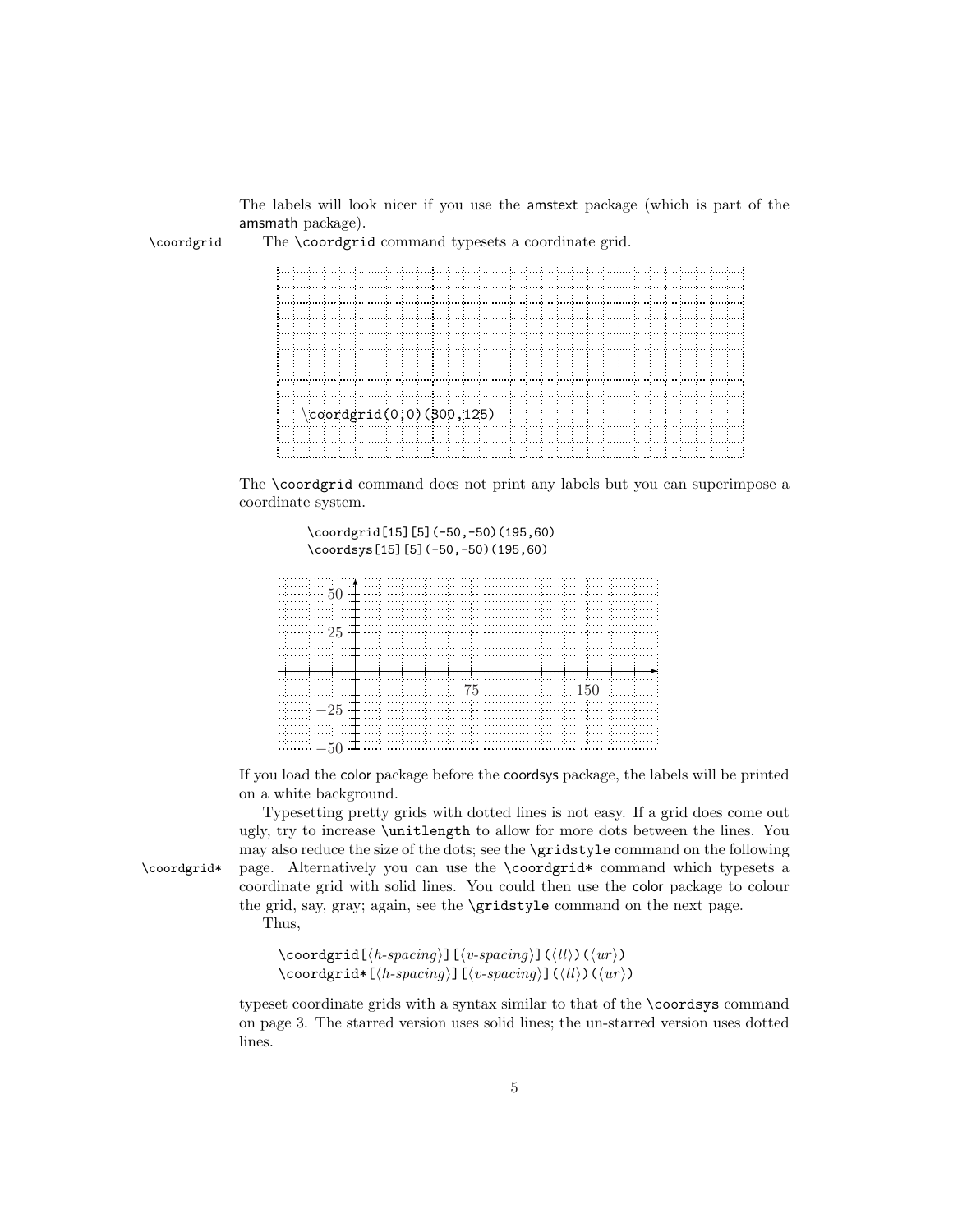\gridstyle The default size of the dots is the with of \thinlines and \thicklines. If you intend to print your grids at a sufficiently high resolution, you should reduce the size of the dots by issuing a \gridstyle command. On my 600 dpi printer, these sizes look nice for points:

|                    |        |                                                                                             | $\frac{1}{50}$ $\stackrel{\bullet}{+}$ . The contribution of the contribution of the contribution of the contribution of the contribution of the contribution of the contribution of the contribution of the contribution of the contribution                                                                                      |  |
|--------------------|--------|---------------------------------------------------------------------------------------------|------------------------------------------------------------------------------------------------------------------------------------------------------------------------------------------------------------------------------------------------------------------------------------------------------------------------------------|--|
|                    |        |                                                                                             | the companies of the companies of the companies of the companies of the companies of the companies of the companies of the companies of the companies of the companies of the companies of the companies of the companies of t<br>والمستحقق والمستحرك والمستحرك والمستحرك والمستحرك والمستحر والمستحرك والمناقص والمستحرك والمناقص |  |
|                    |        |                                                                                             |                                                                                                                                                                                                                                                                                                                                    |  |
| $25 +$             |        | and a confidence of the process of the control of the control of the control of the control |                                                                                                                                                                                                                                                                                                                                    |  |
|                    |        | a consistencia e atenera e atenera e atenera e atenera                                      |                                                                                                                                                                                                                                                                                                                                    |  |
|                    |        |                                                                                             |                                                                                                                                                                                                                                                                                                                                    |  |
|                    |        |                                                                                             |                                                                                                                                                                                                                                                                                                                                    |  |
|                    | クビー・シー |                                                                                             |                                                                                                                                                                                                                                                                                                                                    |  |
|                    | 6 V    |                                                                                             |                                                                                                                                                                                                                                                                                                                                    |  |
| $25 +$             |        |                                                                                             |                                                                                                                                                                                                                                                                                                                                    |  |
|                    |        |                                                                                             |                                                                                                                                                                                                                                                                                                                                    |  |
|                    |        |                                                                                             |                                                                                                                                                                                                                                                                                                                                    |  |
| and a state of the |        | الفليلية المتفاعلة المتفاعدة المتفاعدة المتفاعلة المقالس                                    | a de la provincia para la completa del control para la completa del completa del completa del para la complet                                                                                                                                                                                                                      |  |

\gridstyle{\linethickness{0.24pt}}{\linethickness{0.48pt}}

When I use solid lines, I can get away with half that,

\gridstyle{\linethickness{0.12pt}}{\linethickness{0.24pt}}

| 50    |  |    |  |  |     |  |  |
|-------|--|----|--|--|-----|--|--|
|       |  |    |  |  |     |  |  |
|       |  |    |  |  |     |  |  |
|       |  |    |  |  |     |  |  |
|       |  |    |  |  |     |  |  |
| 25    |  |    |  |  |     |  |  |
|       |  |    |  |  |     |  |  |
|       |  |    |  |  |     |  |  |
|       |  |    |  |  |     |  |  |
|       |  |    |  |  |     |  |  |
|       |  |    |  |  |     |  |  |
|       |  |    |  |  |     |  |  |
|       |  |    |  |  |     |  |  |
|       |  | 75 |  |  | 150 |  |  |
|       |  |    |  |  |     |  |  |
|       |  |    |  |  |     |  |  |
| $-25$ |  |    |  |  |     |  |  |
|       |  |    |  |  |     |  |  |
|       |  |    |  |  |     |  |  |
|       |  |    |  |  |     |  |  |
|       |  |    |  |  |     |  |  |
|       |  |    |  |  |     |  |  |
| -50   |  |    |  |  |     |  |  |

If you make grids for the screen, I recommend using colour. For example,

```
\definecolor{gray}{gray}{0.5}
\definecolor{lightgray}{gray}{0.75}
\gridstyle{\thinlines\color{lightgray}}{\thinlines\color{gray}}
\coordgrid*(-109,-65)(200,100)
\coordsys(-109,-65)(200,100)
```
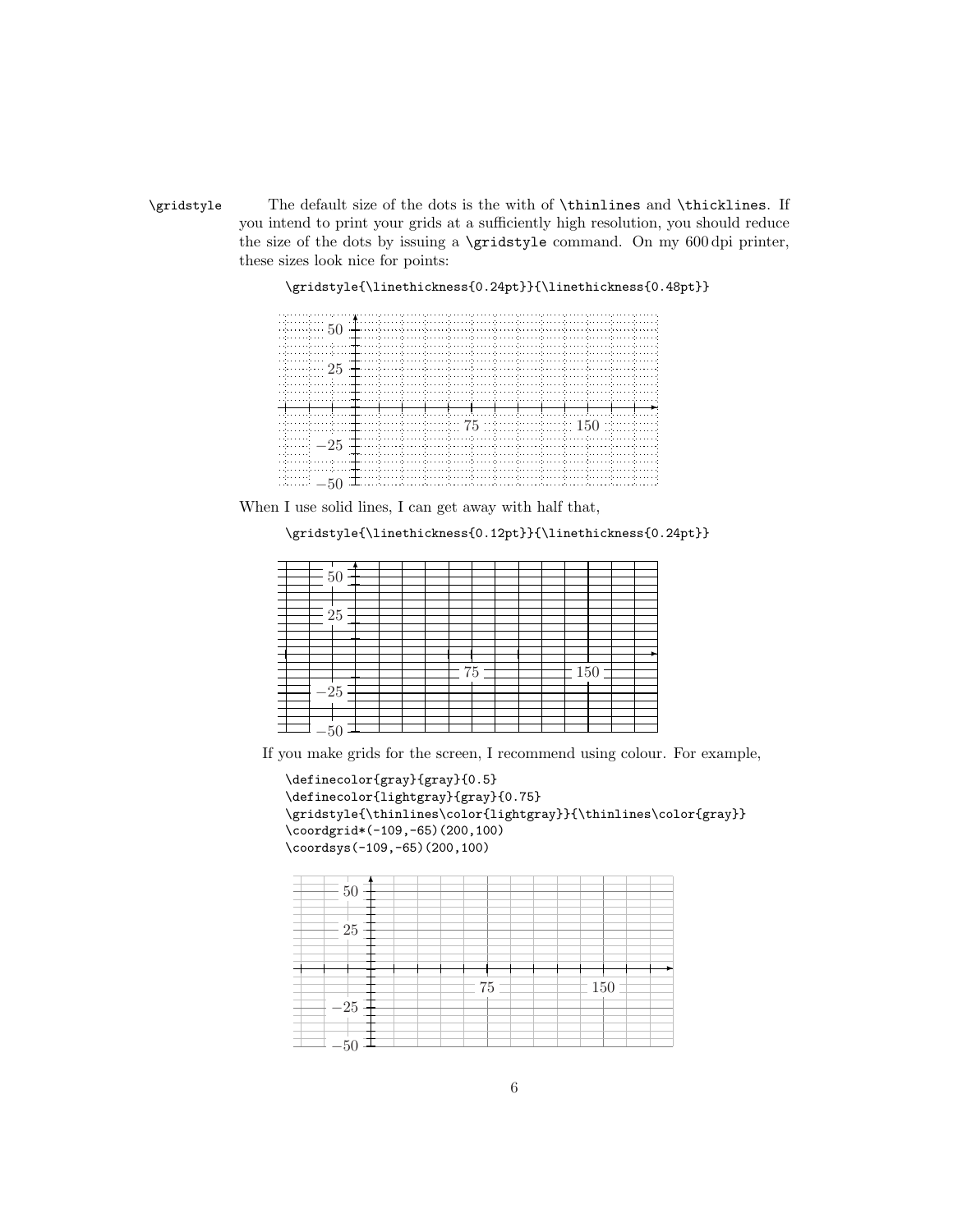In general,

### $\sqrt{\frac{think}{think} \det(\theta)}$

Note that these are *declarations*: the  $\langle thin\; declarations \rangle$  apply also to the thick grid lines unless explicitly overruled by the  $\langle thick\ declaration\rangle$ . The current \gridstyle applies to all types of grids: dotted, solid, regular, or logarithmic. The default style is \gridstyle{\thinlines}{\thicklines}.

### 1.3 Bells and Whistles

### 1.3.1 Manual Labels

\sethlabel All the number-line and coordinate-system commands format the labels using the \setvlabel commands \sethlabel (for labels on horizontal axes) and \setvlabel (for labels on vertical axes). If you set labels manually, you should use the same commands for a uniform appearance.

> \numbline{-75}{125}  $\put(125,0){\setminus}$  $\rightarrow$  $+$   $+$  $+$  $-50$  0 50 100 x

The syntax is

 $\setminus$ sethlabel $[\langle alignment \rangle]\{\langle label \rangle\}$  $\setminus$ setvlabel $[(alignment)]\{\label{label}$ 

The  $\langle label \rangle$  is set in math mode. The default  $\langle alignment \rangle$  is [t] for **\sethlabel** and [r] for \setvlabel. You may want to add to these defaults (as in \sethlabel[tl]); you probably do not want to replace the defaults.

If you want your labels set in some other style, you must re-define \sethlabel and \setvlabel.

### 1.3.2 Thick Tick Density

\hthickratio By default every fifth tick mark is thick. You can change that by redefining the \vthickratio commands \hthickratio and \vthickratio.

> \renewcommand{\hthickratio}{4} \numbline[25]{0}{350}

┣<del>╾┼╌┼╌╂╌┼╌┼╌╂╌┼╌┼╌╂╌╀═╋</del> 0 100 200 300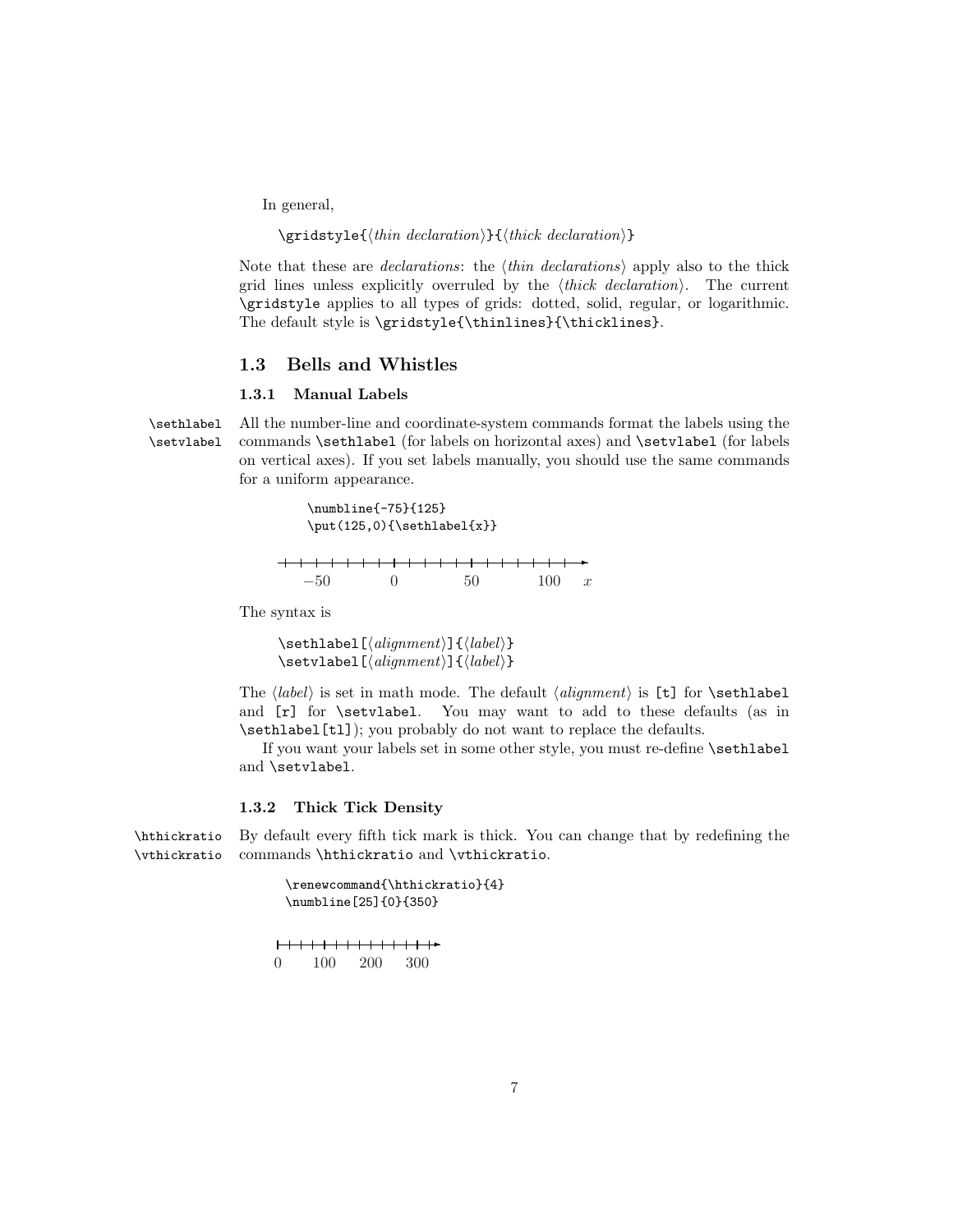### 1.3.3 Different Scales on the Two Axes

\rescaleby LaTeX (the picture environment) does not support different scales on the two axes; \unitlength is used for both the horizontal and the vertical direction. However, you may create the appearance of different scales by scaling the labels on the axes. Here is a coordinate system that has been rigged to contain the graph of  $y = x^2$ for x between  $-10$  and 10.



That is,

 $\text{rescaleby}$ [ $\langle \text{num}$ }{ $\langle \text{den}$ }{ $\langle \text{cmd}$ }}

multiplies the labels by  $\frac{\langle num \rangle}{\langle dem \rangle} \langle symb \rangle$ ; both  $\langle num \rangle$  and  $\langle den \rangle$  must be integers; and  $\langle den \rangle$  must be positive.<sup>1</sup> The optional argument, if present, represents a symbolic (non-numeric) scale factor; see the example below. The last argument,  $\langle cmd \rangle$ , must be one of **\hlabel** or **\vlabel**.

The following coordinate system has been rigged for graphing sin or cos. Note that only that labels have been scaled; the real coordinates of the small circle are still (90, 50).

```
\renewcommand{\hthickratio}{6}
  \rescaleby[\pi]{1}{180}{\hlabel}
  \rescaleby{1}{100}{\vlabel}
  \coordsys[15][10](0,-100)(400,115)
  \put(90,50){\circle{6}}
  1
    ✻
  \frac{1}{2}\circ\rightarrow\frac{\pi}{2}\pi\frac{3}{2}\pi 2\pi-\frac{1}{2}−1
```
1.3.4 Different Styles of Tick Marks

\tickstyle As you can affect the width of the dots or lines of a \coordgrid with a \gridstyle

<sup>&</sup>lt;sup>1</sup>Multiplying the labels by a negative number does not reverse the arrows, so I suggest using boxed coordinate systems in that case.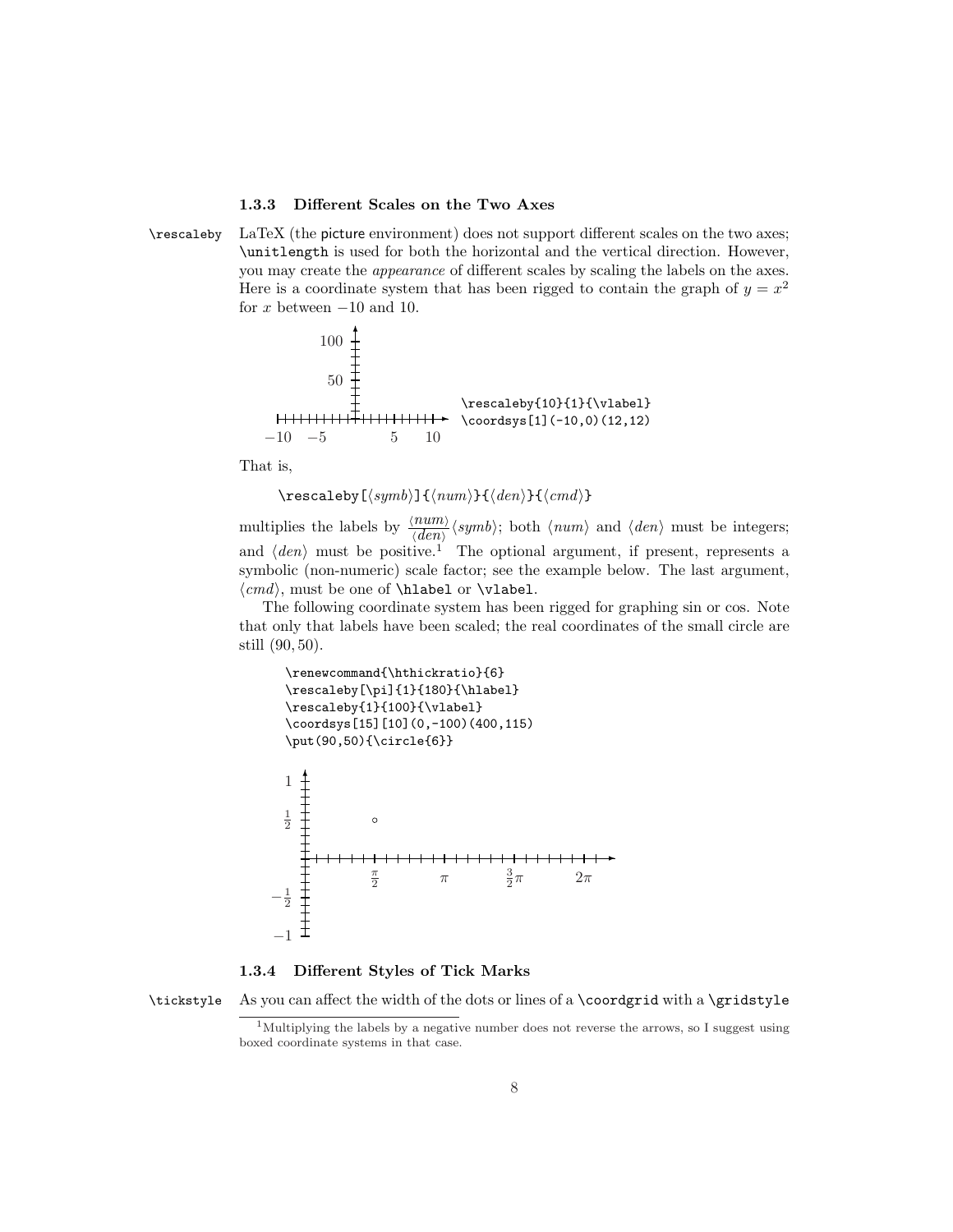command, so you can affect the width of the tick marks with a \tickstyle command:

#### $\text{tickstyle}\{\langle thin\ declaration\rangle\}$  (thick declaration)}

Note that these are *declarations*: the  $\langle thin\; declarations \rangle$  apply also to the thick tick marks unless explicitly overruled by the  $\langle thick\ declaration \rangle$ .<sup>2</sup> The default style is \tickstyle{\thinlines}{\thicklines}.<sup>3</sup>

\ticklength The \ticklength command controls the length of the tick marks.

### \tickstyle{\thinlines\renewcommand{\ticklength}{4pt}} {\thinlines\renewcommand{\ticklength}{8pt}}

| $-50$ |  |  |  | $50^{\circ}$ |  |  | 100 |  |
|-------|--|--|--|--------------|--|--|-----|--|

Note that the *command* **\ticklength** must be changed with **\renewcommand**.

If you prefer tick marks just on the outside of the coordinate axes, load coordsys with the outside option.

\usepackage[outside]{coordsys}



Similarly, the inside option puts the tick marks on the inside of the axes. The default option is centred.

### 2 Logarithmic Coordinate Systems

Load the logsys package with the \usepackage command.

```
\text{luseppe}[\langle options\rangle] {coordsys, logsys}
```
The logsys package supports the same options, centred, outside, and inside, as the coordsys package.

### 2.1 One Dimension

\logline The \logline command typesets a horizontal, logarithmic number line.

<sup>&</sup>lt;sup>2</sup>And the declarations that apply to the thick tick marks spill over to the labels which maybe they shouldn't, so let's not talk about that.

 $3$ When I wrote on page 7 that the default grid style is \gridstyle{\thinlines}{\thicklines} I lied. The default grid style is the follow the current \tickstyle.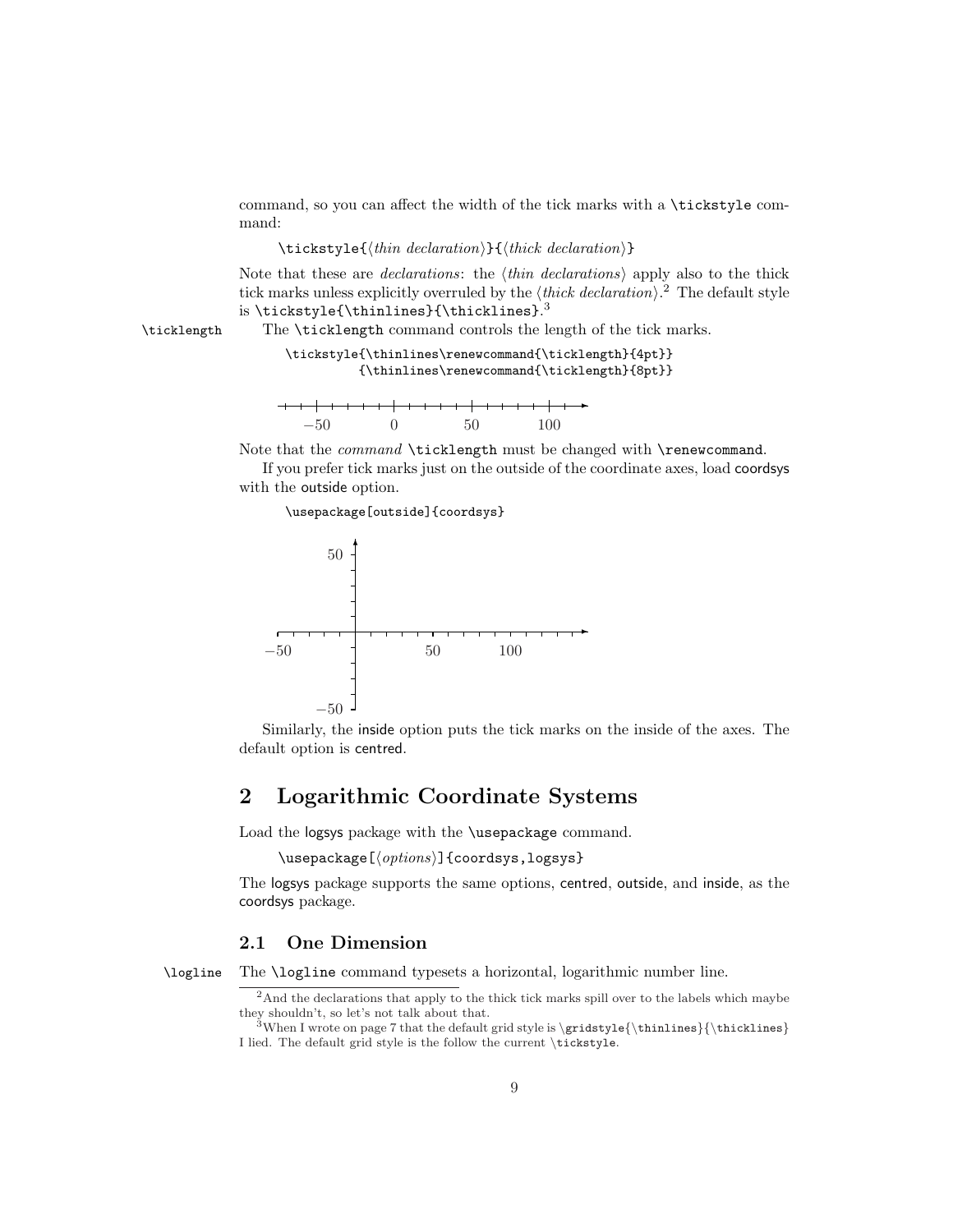\logline{-60}{210}

|                | ╶╾ <del>╌╉╌╌╌╂┈╎┧╎╿╎╿┨╶┈┈╎┈╎╎╿╿╿╢</del> ╌┈┼┈┼╌┼┼┼┼╫╂┈╌╌┼╌┼┼┼┼╫╂╌╌╌┼╌┼┼┼┼┼╫╊╌ <del>╞</del> |         |        |        |
|----------------|-------------------------------------------------------------------------------------------|---------|--------|--------|
| $\frac{1}{10}$ |                                                                                           | $100 -$ | $10^3$ | $10^4$ |

The \logline command typesets only whole blocks of tick marks (whole powers of 10). Making the axis long enough that the tick marks do not collide with the arrow and yet not so long that it looks ridiculous is the users responsibility. The default distance between the thick tick marks (the powers of 10) is 50 units. Therefore I made the axis above extend from −60 (a bit below −50 which appears as  $10^{-1} = \frac{1}{10}$ ) to 210 (a bit above 200 which appears as  $10^{4}$ ).

\logline\* Thus,

 $\logline[\langle spacing\rangle]\{\langle from\rangle\}\{\langle to\rangle\}$  $\logline*(\langle spacing \rangle]{\langle from \rangle}{\langle to \rangle}$ 

typeset horizontal, logarithmic number lines from  $\langle from \rangle$  to  $\langle to \rangle$  with  $\langle spacing \rangle$ units between the powers of 10; the default is 50. The starred version omits the labels. All the arguments must be integers.

The **\logline** command only typesets an axis; it does not change the way LATEX and the picture environment interprets coordinates. The equation below gives the relationship between the coordinate to  $\put$ ,  $x_p$ , and the apparent coordinate,  $x_a$ .

$$
x_p = \langle spacing \rangle \log_{10} x_a.
$$

For example:

\logline[40]{-50}{210} \put(87.04,10){\makebox(0,0)[b]{150}} % 40\*log(150) = 87.04 \put(87.04,10){\vector(0,-1){10}}

150 ❄  $+ + + + + + +$  $++++++$ ✲  $+ + + + + +$  $\frac{1}{10}$  $\frac{1}{10}$  1 10 100 10<sup>3</sup> 10<sup>4</sup> 10<sup>5</sup>

\vlogline\*

\vlogline The vertical equivalent is \vlogline:

 $\forall$ rlogline[ $\langle spacing \rangle$ ]{ $\langle from \rangle$ }{ $\langle to \rangle$ }  $\forall$ rlogline\*[ $\langle spacing \rangle$ ]{ $\langle from \rangle$ }{ $\langle to \rangle$ }

The syntax is similar to that of the **\logline** command above.

### 2.2 Two Dimensions

\logsys Use the \logsys command to typeset logarithmic coordinate systems.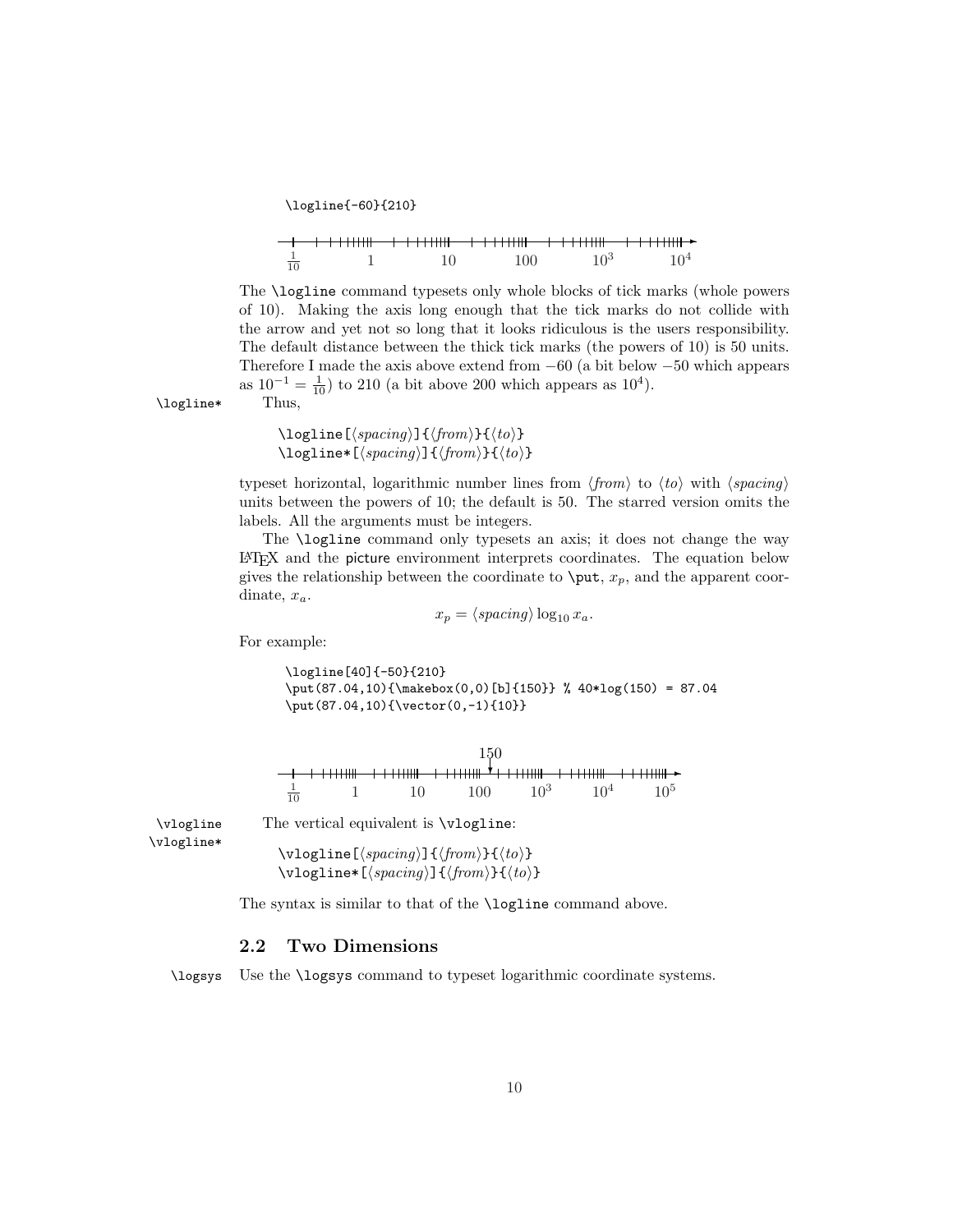

 $\logsys[\langle h\text{-}spacing \rangle][\langle v\text{-}spacing \rangle](\langle ll \rangle)(\langle ur \rangle)$  $\log$ sys\*[ $\langle h\text{-}spacing \rangle$ ][ $\langle v\text{-}spacing \rangle$ ]( $\langle ll \rangle$ )( $\langle ur \rangle$ )

typeset coordinate systems with logarithmic vertical axis, where  $(\langle ll \rangle)$  is the lower-left corner and  $\langle\langle ur \rangle$ ) is the upper-right corner. The optional argument  $\langle h\text{-}spacing \rangle$  gives the spacing between the tick marks on the horizontal axis; the default is 10 units. The optional argument  $\langle v\text{-}spacing\rangle$  gives the spacing between the thick tick marks (powers of 10) on the vertical axis; the default is 50 units. The starred version omits the labels. All the arguments must be integers.

\semilogsys Use the \semilogsys command to typeset semi-logarithmic coordinate systems.



\semilogsys\* Thus,

 $\mathcal{\S}$ emilogsys $[\langle h\text{-}spacing \rangle] [\langle v\text{-}spacing \rangle] (\langle ll \rangle) (\langle ur \rangle)$  $\sum_{\ell=1}^{\infty}$ [ $\langle h\text{-}spacing \rangle$ ][ $\langle v\text{-}spacing \rangle$ ]( $\langle ll \rangle$ )( $\langle ur \rangle$ )

typeset coordinate systems with logarithmic horizontal axis, where  $(\langle ll \rangle)$  is the lower-left corner and  $\langle\langle ur \rangle$ ) is the upper-right corner. The optional argument  $\langle h\text{-}spacing \rangle$  gives the spacing between the thick tick marks (powers of 10) on the horizontal axis; the default is 50 units. The optional argument  $\langle v\text{-}spacing \rangle$  gives the spacing between the tick marks on the vertical axis; the default is 10 units. The starred version omits the labels. All the arguments must be integers.

\loglogsys Use the \loglogsys command to typeset double-logarithmic coordinate systems.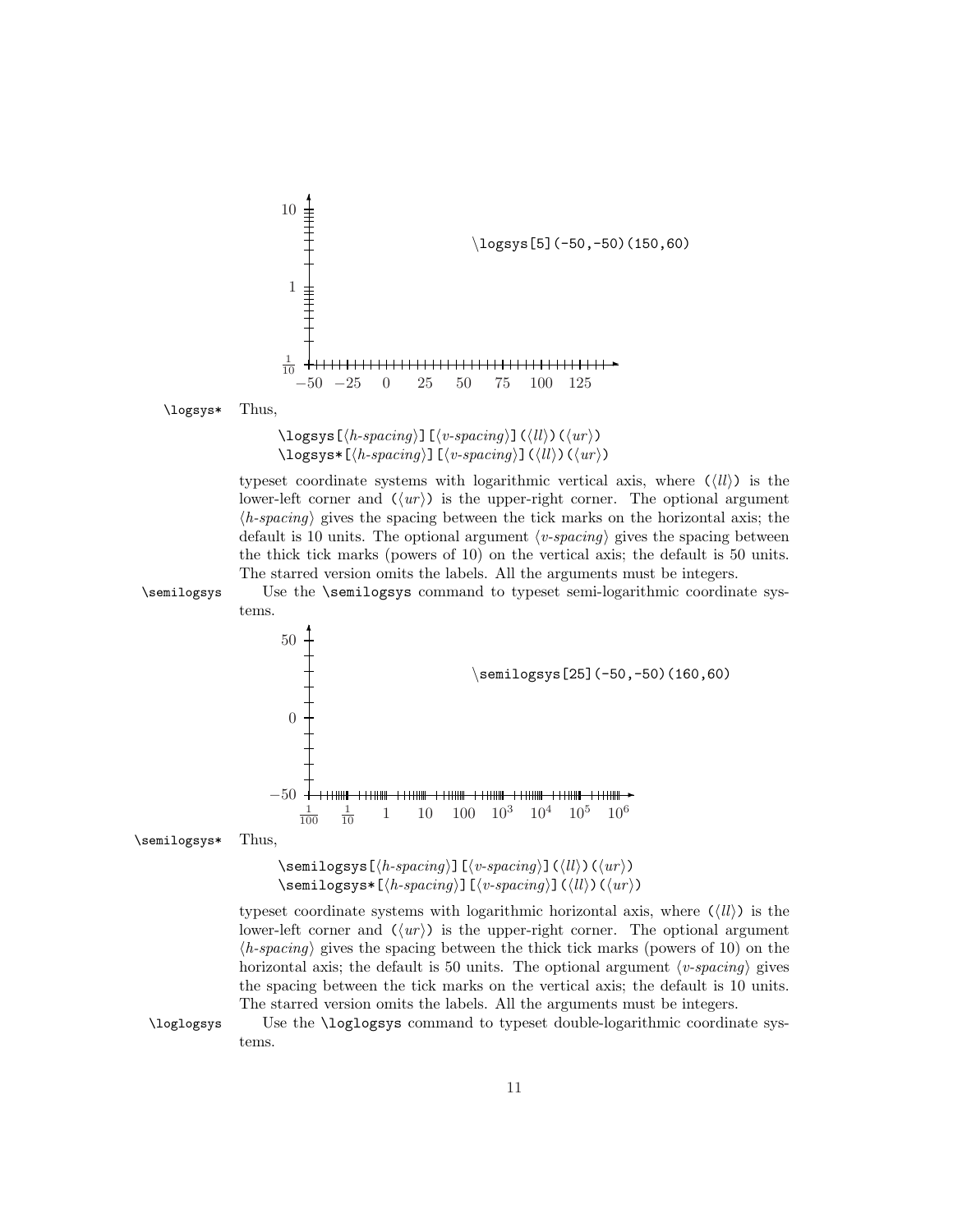

\loglogsys\* Thus,

 $\log\log\left[\langle h\text{-}spacing \rangle\right]$  [ $\langle v\text{-}spacing \rangle$ ] ( $\langle ll \rangle$ ) ( $\langle ur \rangle$ )  $\log\log s * [\langle h\text{-}spacing \rangle] [\langle v\text{-}spacing \rangle] (\langle ll \rangle) (\langle ur \rangle)$ 

typeset coordinate systems with two logarithmic axes, where  $(\langle ll \rangle)$  is the lower-left corner and  $\langle \langle u r \rangle \rangle$  is the upper-right corner. The optional argument  $\langle h$ -spacing) gives the spacing between the thick tick marks (powers of 10) on the horizontal axis; the default is 50 units. The optional argument  $\langle v\text{-}spacing\rangle$  gives the spacing between the thick tick marks (powers of 10) on the vertical axis; the default is 50 units. The starred version omits the labels. All the arguments must be integers.

\loggrid The \loggrid, \loggrid\*, \semiloggrid, \semiloggrid\*, \logloggrid, and \logloggrid\* commands typeset logarithmic grids.

\loggrid\* \semiloggrid \semiloggrid\* \logloggrid \logloggrid\*

\logloggrid\*(0,0)(300,100)

|  | ___ |        |  |  | <del>.</del> |          |  |  | ┯      |            |  |  | —— |  |      | __           |  |  | ———                      |
|--|-----|--------|--|--|--------------|----------|--|--|--------|------------|--|--|----|--|------|--------------|--|--|--------------------------|
|  |     | ᅲ      |  |  |              | ᆩ        |  |  |        | ┯          |  |  | ┯  |  |      | <del>.</del> |  |  | ▦                        |
|  |     | ┯<br>┯ |  |  | ┑            | ┯┯<br>┿┿ |  |  |        | ᅟ᠊᠇᠇<br>┯┷ |  |  | ∓⊞ |  |      | ┯<br>₩       |  |  |                          |
|  |     |        |  |  |              |          |  |  |        |            |  |  | ㅠ  |  |      |              |  |  |                          |
|  |     |        |  |  |              |          |  |  |        |            |  |  |    |  |      |              |  |  |                          |
|  |     |        |  |  |              |          |  |  |        |            |  |  | π  |  |      |              |  |  |                          |
|  |     |        |  |  |              |          |  |  |        |            |  |  |    |  |      |              |  |  |                          |
|  |     |        |  |  |              |          |  |  |        |            |  |  |    |  |      |              |  |  |                          |
|  |     |        |  |  |              |          |  |  |        |            |  |  |    |  |      |              |  |  |                          |
|  | ┱   | ┯      |  |  | ---          |          |  |  | ------ | tr         |  |  | ┯  |  | ---- |              |  |  | $\overline{\phantom{0}}$ |
|  |     | ∓      |  |  |              | ∓        |  |  |        | ᆩ          |  |  | ∓  |  |      | ⊞            |  |  |                          |
|  |     |        |  |  |              |          |  |  |        |            |  |  | ┯  |  |      | П            |  |  |                          |
|  |     |        |  |  |              |          |  |  |        |            |  |  |    |  |      |              |  |  |                          |
|  |     |        |  |  |              |          |  |  |        |            |  |  | т  |  |      |              |  |  |                          |
|  |     |        |  |  |              |          |  |  |        |            |  |  |    |  |      |              |  |  |                          |
|  |     |        |  |  |              |          |  |  |        |            |  |  |    |  |      |              |  |  |                          |
|  |     |        |  |  |              |          |  |  |        |            |  |  |    |  |      |              |  |  |                          |

Thus,

 $\log\{h\text{-}spacing\}$ [(v-spacing)]((ll)((ur))  $\log\{t\cdot\frac{\langle h\cdot\frac{\partial\phi}{\partial x}\rangle\right]}\$  (\lli) (\lli) (\lar \)  $\setminus$ semiloggrid[ $\langle h\text{-}spacing \rangle$ ][ $\langle v\text{-}spacing \rangle$ ]( $\langle ll \rangle$ )( $\langle ur \rangle$ )  $\text{semiloggrid*}[\langle h\text{-}spacing \rangle] [\langle v\text{-}spacing \rangle] (\langle ll \rangle) (\langle ur \rangle)$  $\log\log\left[\langle h\text{-}spacing \rangle\right]$  [ $\langle v\text{-}spacing \rangle$ ] ( $\langle ll \rangle$ ) ( $\langle ur \rangle$ )  $\log\log\left(\frac{h\text{-}spacing}{\sin\theta}\right)[\langle v\text{-}spacing\rangle](\langle ll\rangle)(\langle ur\rangle)$ 

typeset logarithmic, semi-logarithmic, and double-logarithmic coordinate grids where  $(\langle ll \rangle)$  is the lower-left corner and  $(\langle ur \rangle)$  is the upper-right corner. The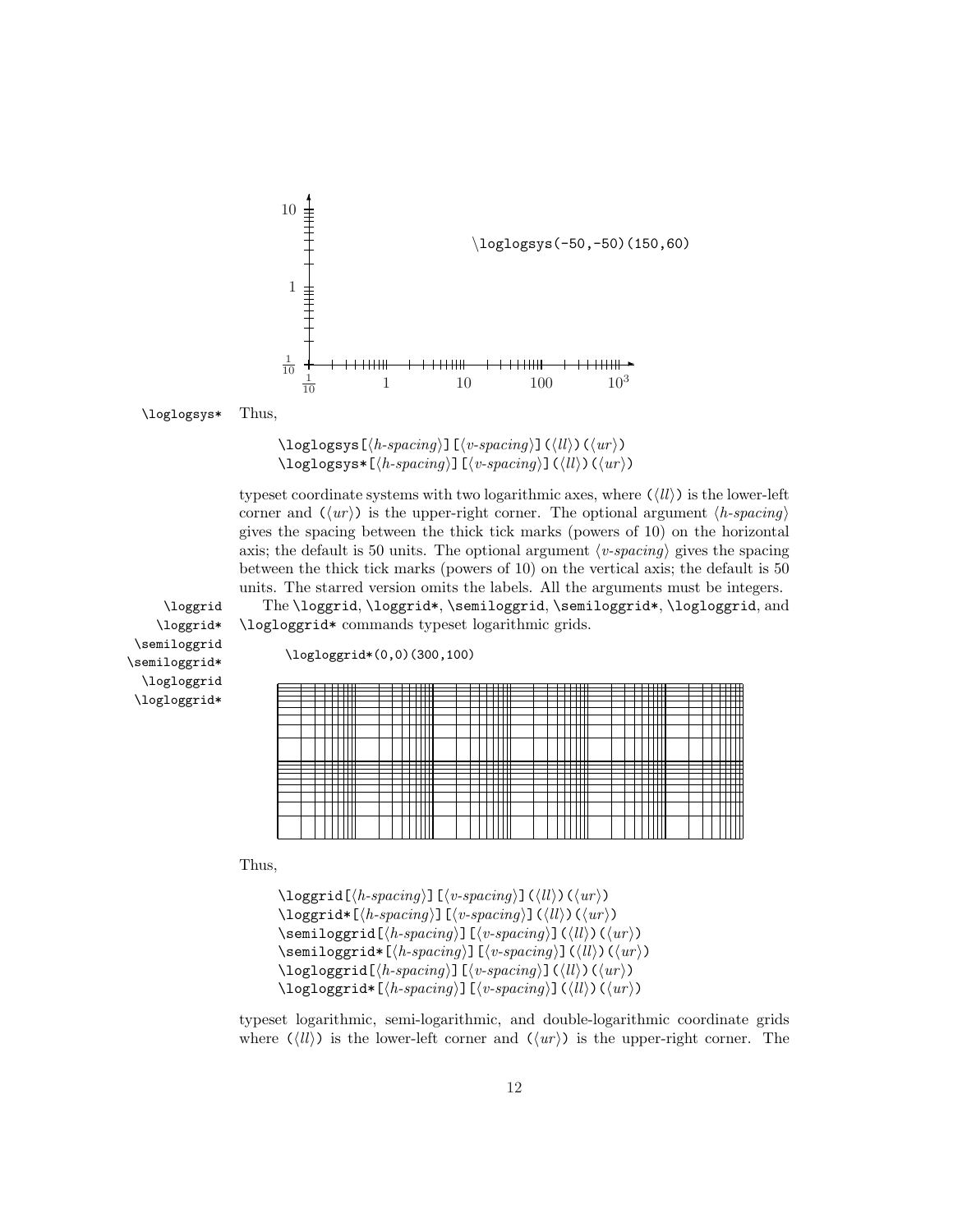optional argument  $\langle h\text{-}spacing \rangle$  gives the spacing between the vertical grid lines and the optional argument  $\langle v\text{-}spacing\rangle$  gives the spacing between the horizontal grid lines; The default spacing is 10 units on linear axes and 50 units between the thick tick marks (the powers of 10) on logarithmic axes. The starred versions use solid lines; the un-starred versions use dotted lines. All the arguments must be integers.

# 3 Filling the Coordinate Systems

The purpose of the coordsys and logsys packages is to typeset coordinate systems, so maybe the package should end here. However, I have had to write a bit of code to help me fill my coordinate systems, so I'll share that.

### 3.1 Intervals

\interval The \interval command takes as argument an interval in standard notation and draws it on the horizontal coordinate axis or number line.

> \numbline{-15}{65} \interval[-7.5,30)  $\begin{array}{c|c|c|c|c} \hline \multicolumn{1}{c|}{\textbf{\textcolor{red}{\textbf{}}}} & \multicolumn{1}{c|}{\textbf{\textcolor{red}{\textbf{}}}} & \multicolumn{1}{c|}{\textbf{\textcolor{red}{\textbf{}}}} & \multicolumn{1}{c|}{\textbf{\textcolor{red}{\textbf{}}}} & \multicolumn{1}{c|}{\textbf{\textcolor{red}{\textbf{}}}} & \multicolumn{1}{c|}{\textbf{\textcolor{red}{\textbf{}}}} & \multicolumn{1}{c|}{\textbf{\textcolor{red}{\textbf{}}}} & \multicolumn{1}{c|}{\textbf{\textcolor{red}{\$ 0 50

The interval can be open, half-open, or closed as in  $(a, b)$ ,  $(a, b]$ ,  $[a, b)$ , and  $[a, b]^4$ You can specify infinite intervals with  $\leq$  or  $\geq$ .

$$
\verb|\number=15]{65}|
$$
\n
$$
\verb|\interval<-14,30[
$$
\n
$$
\leftarrow
$$
\n
$$
\leftarrow
$$
\n
$$
\leftarrow
$$
\n
$$
\leftarrow
$$
\n
$$
\leftarrow
$$
\n
$$
\leftarrow
$$
\n
$$
\leftarrow
$$
\n
$$
\leftarrow
$$
\n
$$
\leftarrow
$$
\n
$$
\leftarrow
$$
\n
$$
\leftarrow
$$
\n
$$
\leftarrow
$$
\n
$$
\leftarrow
$$
\n
$$
\leftarrow
$$
\n
$$
\leftarrow
$$
\n
$$
\leftarrow
$$
\n
$$
\leftarrow
$$
\n
$$
\leftarrow
$$
\n
$$
\leftarrow
$$
\n
$$
\leftarrow
$$
\n
$$
\leftarrow
$$
\n
$$
\leftarrow
$$
\n
$$
\leftarrow
$$
\n
$$
\leftarrow
$$
\n
$$
\leftarrow
$$
\n
$$
\leftarrow
$$
\n
$$
\leftarrow
$$
\n
$$
\leftarrow
$$
\n
$$
\leftarrow
$$
\n
$$
\leftarrow
$$
\n
$$
\leftarrow
$$
\n
$$
\leftarrow
$$
\n
$$
\leftarrow
$$
\n
$$
\leftarrow
$$
\n
$$
\leftarrow
$$
\n
$$
\leftarrow
$$
\n
$$
\leftarrow
$$
\n
$$
\leftarrow
$$
\n
$$
\leftarrow
$$
\n
$$
\leftarrow
$$
\n
$$
\leftarrow
$$
\n
$$
\leftarrow
$$
\n
$$
\leftarrow
$$
\n
$$
\leftarrow
$$
\n
$$
\leftarrow
$$
\n
$$
\leftarrow
$$
\n
$$
\leftarrow
$$
\n
$$
\leftarrow
$$
\n
$$
\leftarrow
$$
\n
$$
\leftarrow
$$
\n
$$
\leftarrow
$$
\n
$$
\leftarrow
$$
\n
$$
\leftarrow
$$
\n
$$
\leftarrow
$$
\n
$$
\leftarrow
$$
\n
$$
\leftarrow
$$
\n
$$
\leftarrow
$$
\n
$$
\leftarrow
$$
\n
$$
\leftarrow
$$
\n
$$
\leftarrow
$$
\n<math display="</math>

\intervalthickness The \intervalthickness command sets the thickness of the fat line that marks the interval. An optional argument allows you to draw the fat line off centre.

```
\numbline{-15}{65}
\intervalthickness[0.5pt]{1pt}
\interval[-7.5,30]
\color{red}
\intervalthickness[-0.5pt]{1pt}
\interval(10,55>
              ✲
+ + + + +
```
0 50

\vinterval The \vinterval command similarly draws intervals on the vertical axis.

<sup>&</sup>lt;sup>4</sup>The notation  $[a, b]$  for open (or half-open) intervals is also supported.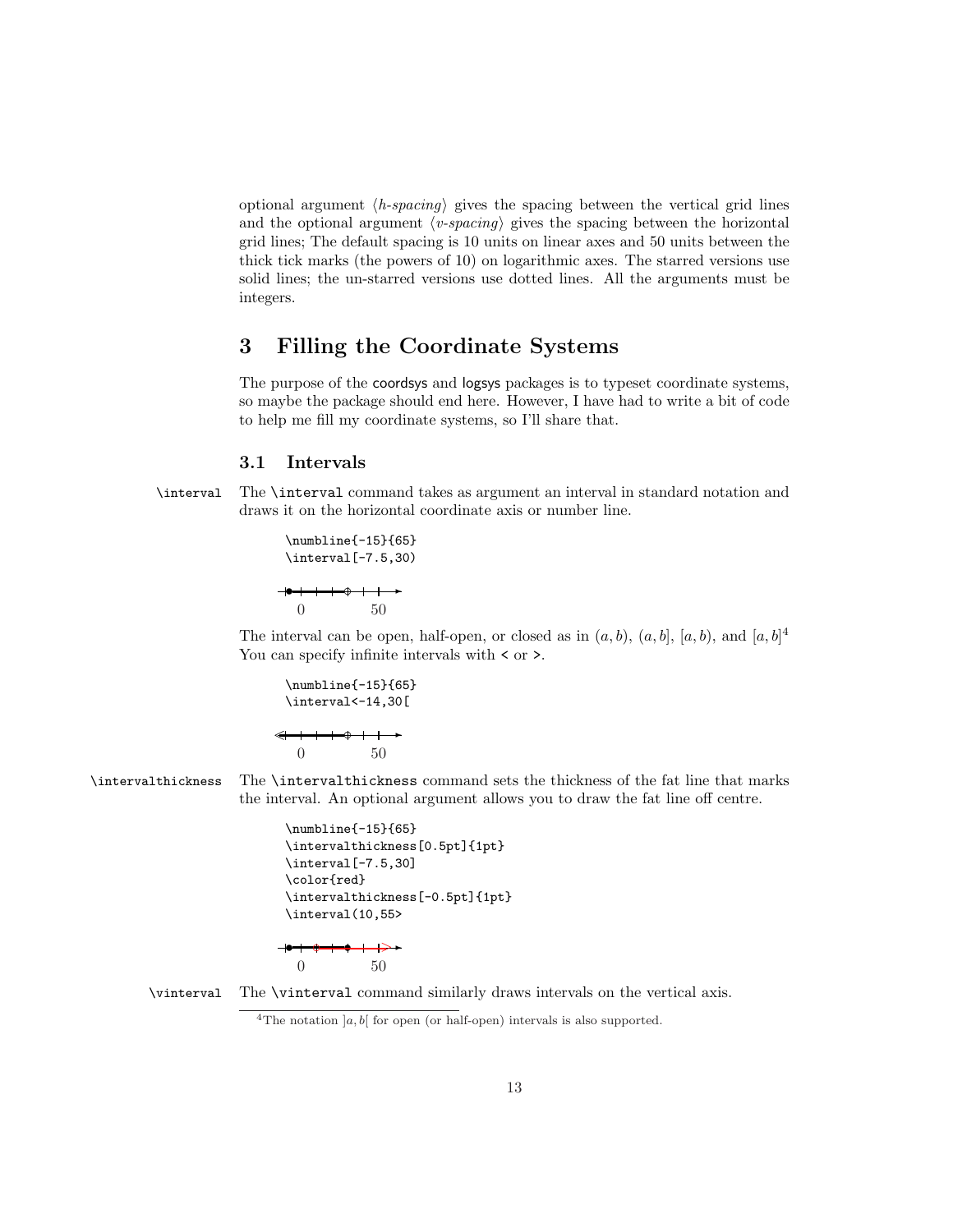```
\fcoordsys[5](150,50)(350,160)
   \interval[200,300]
   \vinterval(75,150>
                                           \mapsto✻
    150 175 200 225 250 275 300 325
  50 + + + + + + +75
 100
 125
 150
               s s
     ∧
      ❝
To sum up:
```

```
\int\int\Lambda/delim\,\langle\, from \rangle, \langle\, to \rangle\langle\, R\, -\, delim \rangle\forallinterval\langle L\text{-}delim \rangle \langle \text{from} \rangle, \langle \text{to} \rangle \langle R\text{-}delim \rangle\intervalthickness[\{of\}]{\{width\}}
```
Here  $\langle L\text{-}delim \rangle$  must be one of [, (, <, or ], and  $\langle R\text{-}delim \rangle$  must be one of ], ), >, or [. Both  $\langle from \rangle$  and  $\langle to \rangle$  are numbers, integers or decimals<sup>5</sup> Both  $\langle offset \rangle$  and  $\langle width \rangle$  must be lengths. The centre of the fat interval line will drawn  $\langle offset \rangle$ above the horizontal axis or  $\langle \textit{offset} \rangle$  to the right of the vertical axis.

### 3.2 Curves

For plotting curves I recommend the epic and eepic packages.<sup>6</sup> I especially like (e)epic's \putfile command which allows you to calculate your plot with some external program, export the points to plot to a text file, and import that file to have LATEX draw the plot. For external program I use Maple. The coordsys package includes a piece of Maple code that exports a Maple plot in the form \putfile expects. You can therefore take advantage of Maple adaptive plotting algorithm<sup>7</sup> in your L<sup>AT</sup>EX plots.

Here is how it works: In Maple, read in the file putfile which is part of the coordsys package.

#### > read "/where/you/placed/putfile";

<sup>5</sup>Due to implementation details, a decimal must have at least one digit on either side of the decimal point. Thus 0.5 is ok but .5 is not.

<sup>&</sup>lt;sup>6</sup>Both are old LATEX209 packages that work fine in LATEX  $2\varepsilon$ . The eepic package re-implements the epic package making use of PostScript. The eepic package works well with dvips and dvipdfm but not with pdfLATEX.

<sup>7</sup>Maple cleverly calculates more points where the curve wiggles.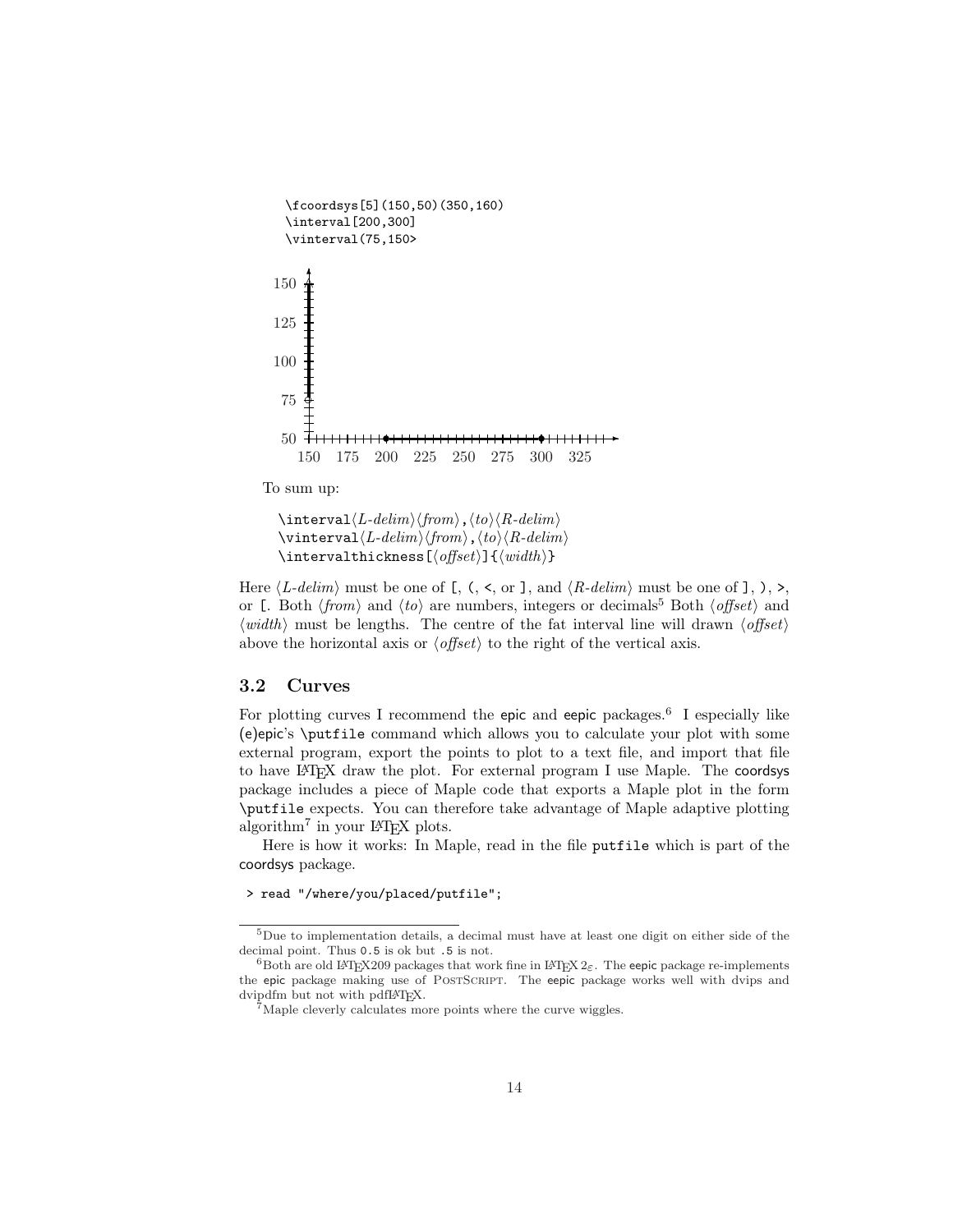Make your plot, here  $y = \frac{x^2}{10}$ .

> plot( x^2/10, x=-10..10, title="x^2/10");

When you are happy with your plot, assign it to a variable.

 $>$  P := %:

Then use the putfile command to export the curve to the file parabola.put.

```
> putfile( "parabola.put", P );
```
In LATEX, use the \putfile command to put \picsquares at each point listed in parabola.put.



The (e)epic package provides an environment, drawjoin, that joins all points set with the special \put command \jput. Thus, to draw a curve with the \putfile command you enter a drawjoin environment, let \put be a synonym for \jput, and call \putfile.

```
\coordsys[1](-10,0)(11,11)
\begin{drawjoin}
  \let\put=\jput
  \putfile{parabola.put}{\picsquare}
\end{drawjoin}
```
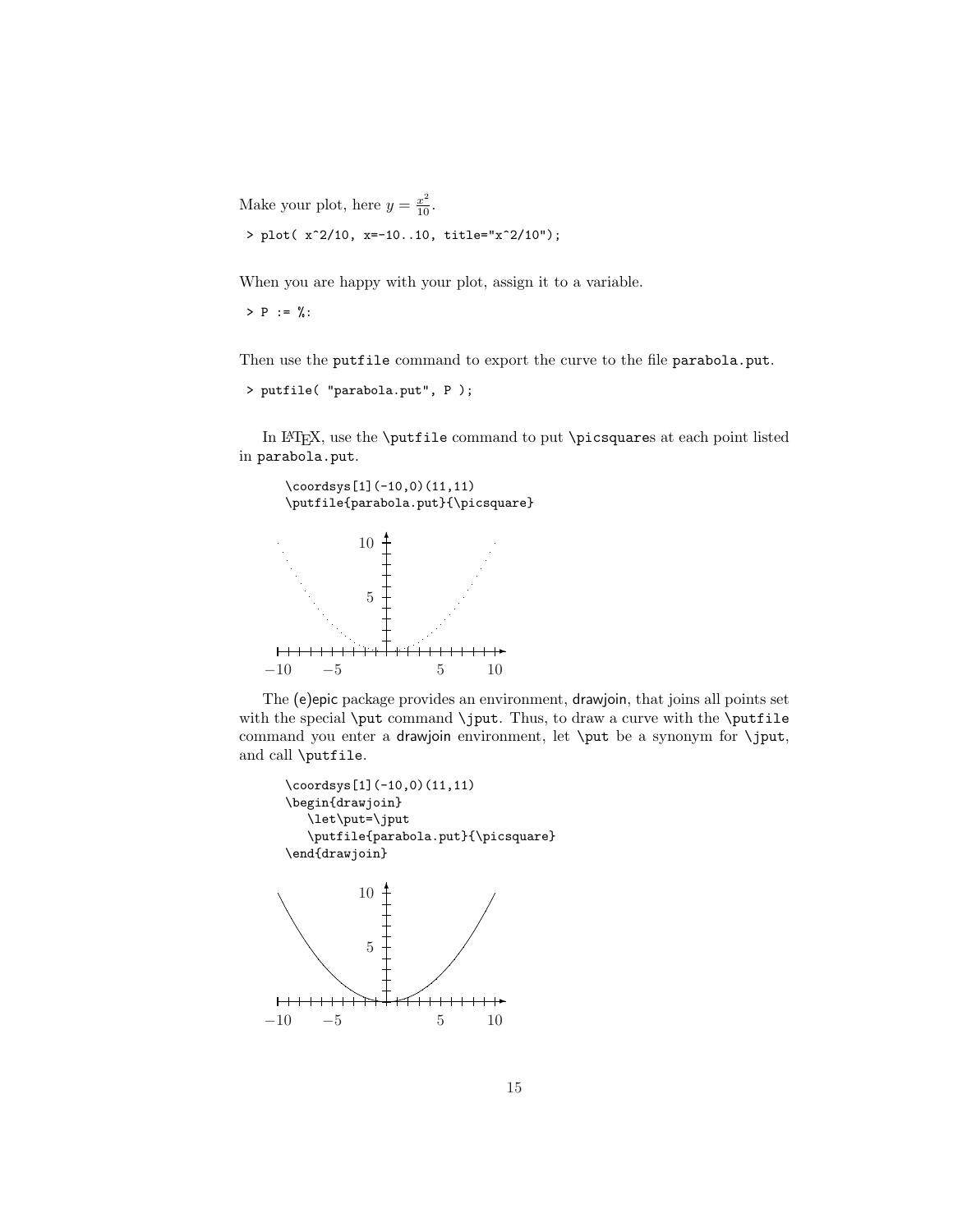To draw a curve that requires (or looks best with) different scales on the two axes, you can use the scale option to putfile in Maple:

```
> plot((x+2)*(x-1)*(x-2), x=-3..4);
> putfile( "cubic.put", %, scale=[10, 1] );
```
Now all the x-coordinates in cubic.put are 10 times larger than they should be. Thus re-scale the horizontal labels by  $\frac{1}{10}$ .

```
\rescaleby{1}{10}{\hlabel}
  \coordsys[2](-30,-20)(40,36)
  \begin{drawjoin}
     \let\put=\jput
     \putfile{cubic.put}{\picsquare}
  \end{drawjoin}
                ✻
            30
            20
            10
H<del>14 - - - - - - - - -</del>
                            ✲
-3 -2 -1 \neq 1 2 3
          −10
          −20
```
Scaling can be necessary even when the two axes do use the same scale. Consider the graph of  $r = 1 + \sin \theta$  in polar coordinates. The graph is 2.6 units wide and 2.25 units tall. All the arguments to the \coordsys command must be integers, so the smallest distance between tick marks is 1 unit; the coordinate system will have very few tick marks. Instead scale up by, say, a factor 100. In Maple:

```
> polarplot( 1+sin(theta), theta=0..2*Pi );
> putfile( "cardioid.put", %, scale=[100,100] );
```
In LATEX:

```
\rescaleby{1}{100}{\hlabel}
\rescaleby{1}{100}{\vlabel}
\coordsys(-130,-25)(130,215)
\begin{drawjoin}
  \let\put=\jput
   \putfile{cardioid.put}{\picsquare}
\end{drawjoin}
```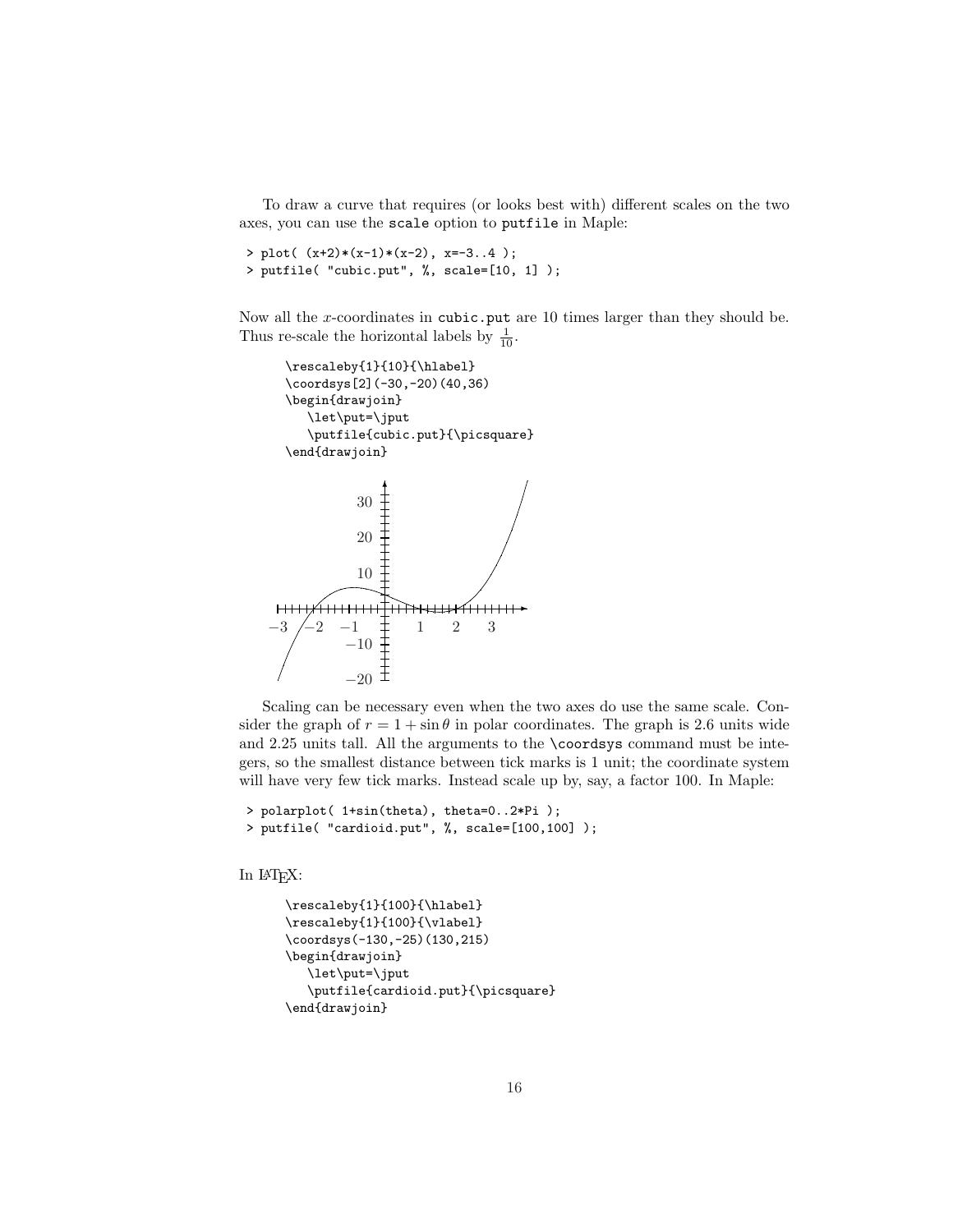

If the plot contains more than one curve, putfile generates one file for each. You can of course specify multiple curves directly, but they can also be the result of the discont option to plot.

```
> plot( csc(x), x=0..2*Pi, y=-10..10, discont=true );
> putfile( "csc.put", %, scale=[180/Pi, 10] );
```
Here putfile wrote two files calling them csc1.put and csc2.put. These two curves must be drawn by different drawjoin environments.

```
\renewcommand{\hthickratio}{3}
   \rescaleby[\pi]{1}{180}{\hlabel}
  \rescaleby{1}{10}{\vlabel}
  \coordsys(0,-100)(360,115)
  \begin{drawjoin}
      \let\put=\jput
      \putfile{csc1.put}{\picsquare}
   \end{drawjoin}
   \begin{drawjoin}
      \let\put=\jput
      \putfile{csc2.put}{\picsquare}
  \end{drawjoin}
       ✻
  10
   5
                                                        \mapsto++++++++++++++++++++++
           \frac{\pi}{6}\frac{\pi}{3}\frac{\pi}{2}\frac{2}{3}\pi \frac{5}{6}\pi \pi7
                                        \frac{4}{3}\pi \frac{3}{2}\pi \frac{5}{3}\pi11
                                     π
                                                       π
                                    6
                                                     6
 −5
−10
```
For logarithmic plots scaling is almost always necessary. Consider the graph of  $y = \frac{1}{1+e^{-x}}$  for x running from -10 to 10. The y-coordinates extend over five powers of 10, so scale by 4 to make it comparable to the range of  $x$ -coordinates.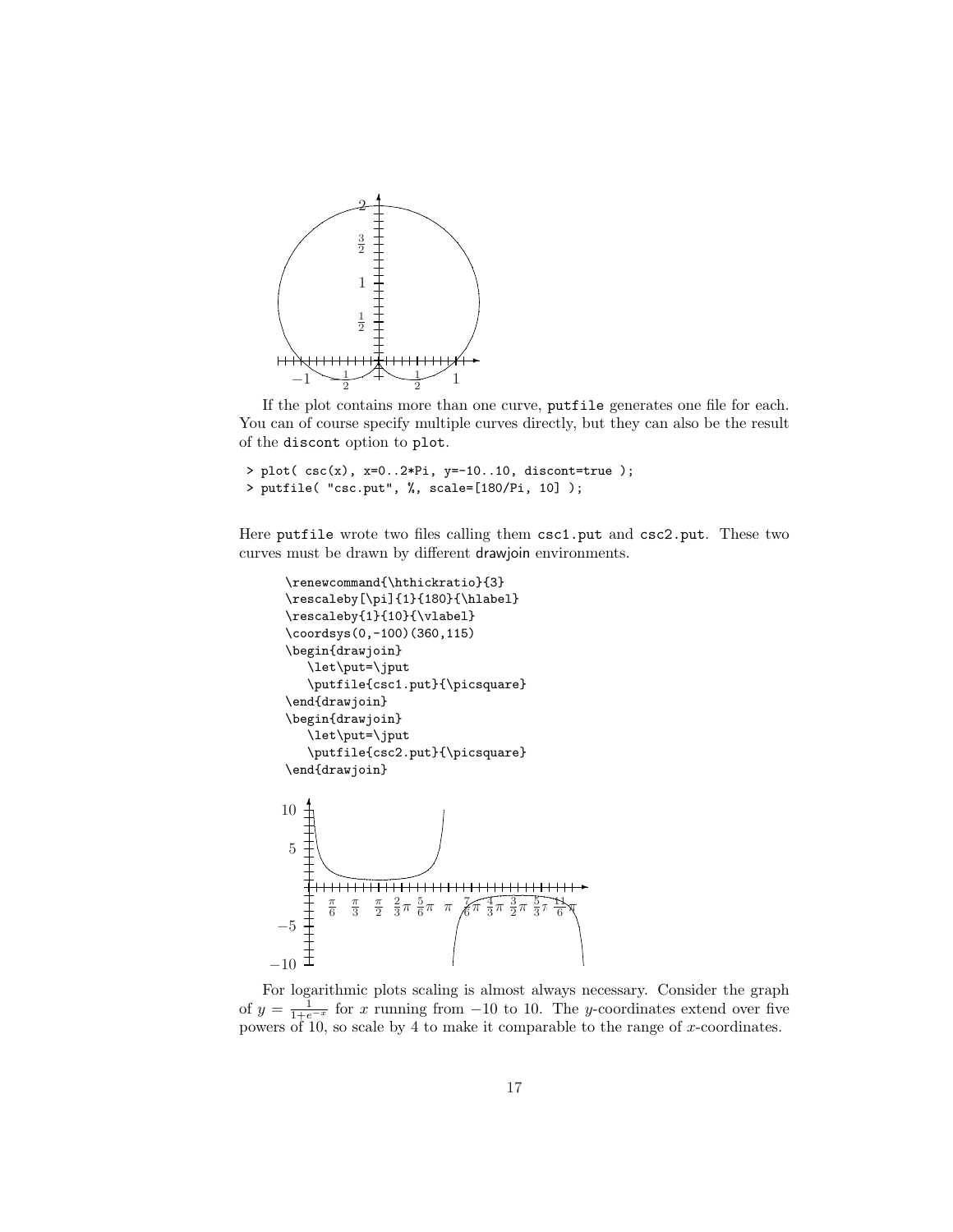```
> logplot(1/(1+exp(-x)), x=-10..10);
> putfile("logistic.put", %, scale=[1,4]);
```
The \rescaleby command is not suitable for logarithmic axes. Instead set the optional  $\langle spacing \rangle$  argument to the correct distance between the powers of 10, in this case 4.



Use the putfile command as follows:

putfile( $\langle$ filename $\rangle$ ,  $\langle PLOT$  structure $\rangle$  [,  $\langle$ options $\rangle$  ]  $\rangle$ ;

If  $\langle$  filename) is a string and the  $\langle PLOT \; structure \rangle$  contains more than one curve, putfile will append  $1, 2, 3, \ldots$  as needed; putfile also appends an extension of .tex if the  $\langle filename \rangle$  has no extension. If the  $\langle filename \rangle$  is a list or set of filenames, they are used as is. (So if you do not want putfile to meddle with your filename, give it in a set.)

The only possible option is

scale =  $[$   $\langle number \rangle$ ,  $\langle number \rangle$  ]

The putfile command will multiply all x-coordinates by the first number and all y-coordinates by the second number. Both numbers must be evalfable.

If you scale the coordinates of a curve, you must of course compensate for that to get an honest representation of your data in LAT<sub>EX</sub>.

• If you scale a regular (linear) axis by, say,  $scale=[3/5,1]$ , you should use \rescaleby{5}{3}{\hlabels} to re-scale the labels.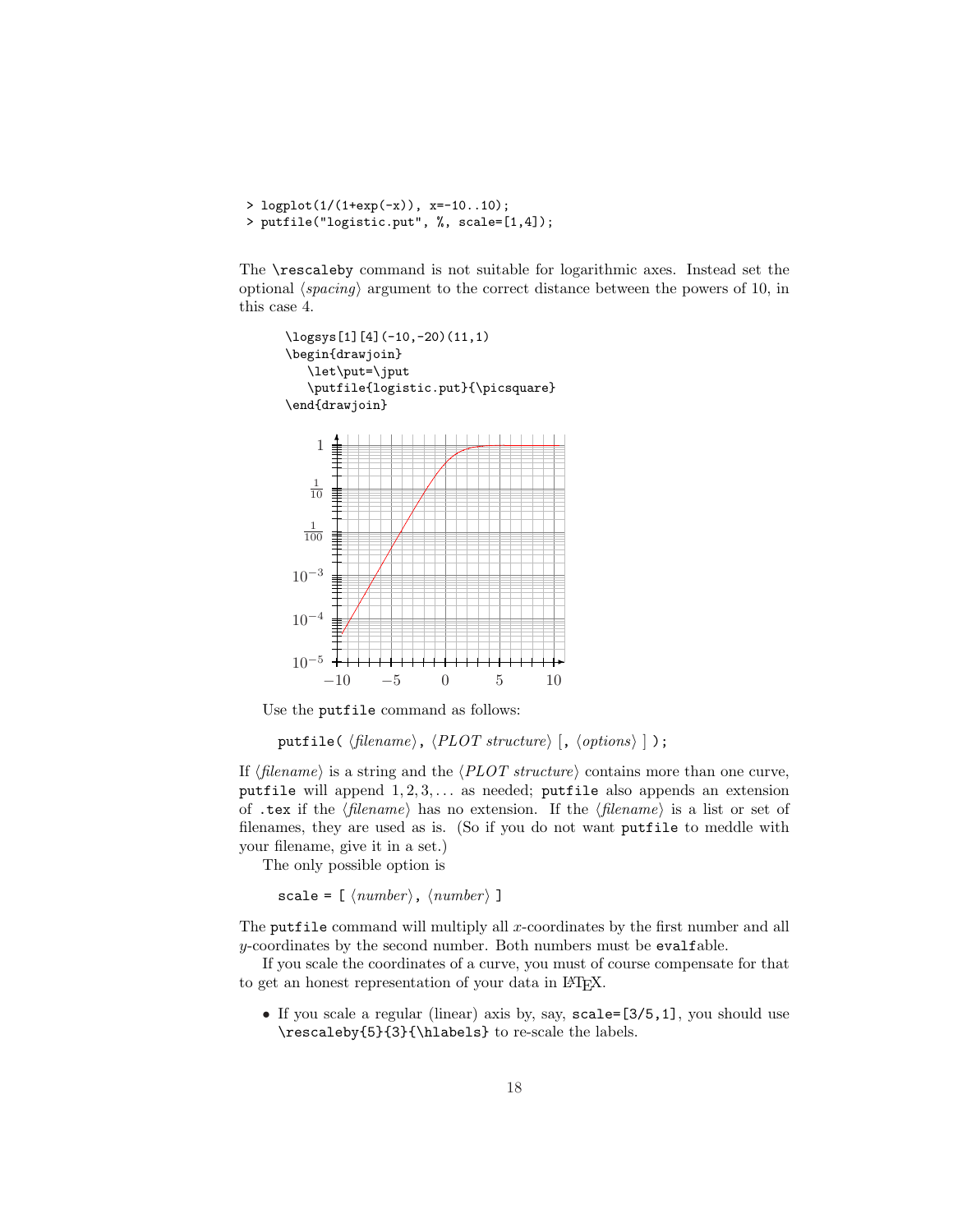• If you scale a logarithmic axis by, say, scale=[1,30] you should use the optional  $\langle spacing \rangle$  argument to the command that draws the coordinate system, say \logsys[30](...

# 4 Installation

Extract the .sty files from the .dtx file by running coordsys.ins through LAT<sub>E</sub>X. Then generate the documentation for the coordsys and logsys packages by running the file coordsys.dtx through LAT<sub>E</sub>X—thrice to resolve cross references.<sup>8</sup>

You now have to decide what to do with several files.

- Move the files coordsys.sty and logsys.sty to some directory where LATEX can find it; (local)texmf/tex/latex/misc would be the natural choice.
- Move the documentation, coordsys.dvi or coordsys.pdf, to (local) texmf/doc/latex/misc.
- You may discard the source files, coordsys.dtx and coordsys.ins, or store them in (local)texmf/source/latex/misc.
- If you ran coordsys.dtx through LAT<sub>E</sub>X, several .put were created. You can discard those.

### 5 License

This program may be distributed and/or modified under the conditions of the LATEX Project Public License, either version 1.3 of this license or (at your option) any later version. The latest version of this license is in http://www. latex-project.org/lppl.txt and version 1.2 or later is part of all distributions of  $\text{LFT}$  version  $2003/12/01$  or later.

This program consists of the files coordsys.dtx and coordsys.ins.

# 6 Acknowledgements

Thank you to Scott Pakin for his input on the implementation of Euclid's algorithm.

Thank you to Svend Daugaard Pedersen for catching an error in the logarithmic systems and for suggestions that led to \gridstyle.

Thank you to Staffan Lundberg who found an error in my understanding of Maple's structured types and thus prompted me to polish the Maple code for putfile.

Thank you to Jan Hegewald whose questions led to an improved description and implementation of \rescaleby.

<sup>8</sup> If you want an index, you must run MakeIndex (makeindex -s gind.ist coordsys) between the second and third LAT<sub>E</sub>X run.